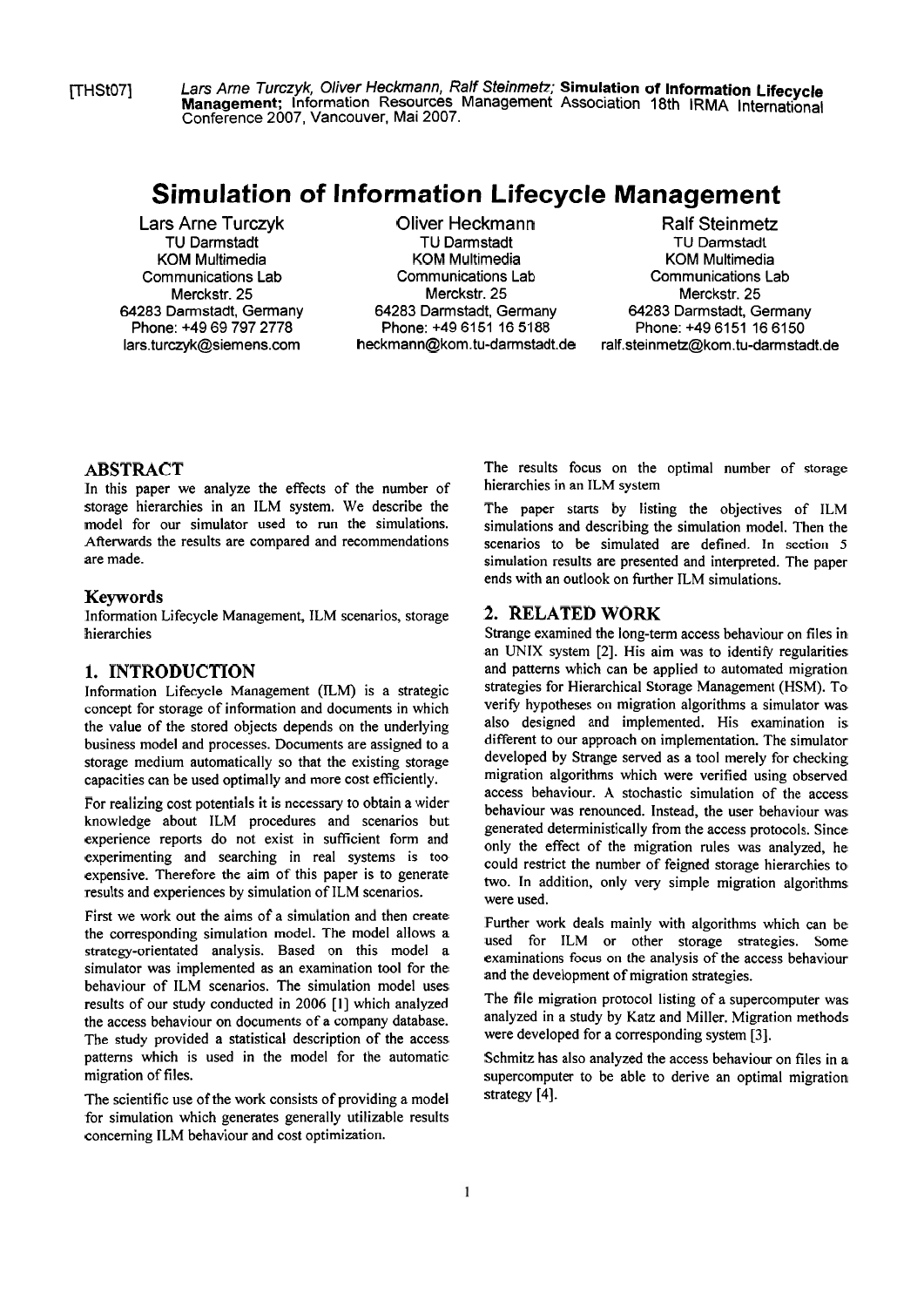Miller and Gibson examined the access behaviour in further studies in UNIX environments and designed a "file aging algorithm" as a migration rule **[SI.** 

This paper is influenced by the analysis of the long-term access behaviour of Turczyk et.al. [I]. In contrast to other work, they analyzed Microsoft office files of a company database. In addition, they derived complex statistical rules for the migration of office files and documents.

#### **3. SIMULATION MODEL**

Our objectives below list how to implement a simulator as an exarnination tool for ILM scenarios. The primary objectives are the analysis of fundamental questions of ILM:

- Integral analysis of ILM scenarios (end-to-end)
- Identification of the necessary number of storage hierarchies

The simulator takes into consideration the integral lifecycle, i.e. fiom the initial situation designed for a company to the point where a stable state is reached. The simulator should offer transferable results conceming the questions mentioned above.

Some aspects of ILM have not been the subject of focus with this simulator and must therefore be considered separately. These secondary objectives are, in particular,:

- Identification of the necessary number of migration rules
- Optimization of the wording of migration rules
- Analysis of the dynamic behaviour of ILM scenarios
- Realization of potential for cost reduction  $\bullet$

Here we list the assumptions which are to be made for implementation under consideration of the objectives. For the simulation of ILM the following assumptions and simplifications are met:

- 1. The ILM concept is independent fiom a special technical implementation
- 2. ILM works automatically
- **3.** Analysis of Microsoft office files (doc, XIS, ppt, etc.)
- **4.** A cycle of the simulation corresponds to a working day.
- 5. Service control criteria have an effect on the user satisfaction and the acceptance of an ILM system but not on its effect.
- *6.* For simulation a cycle-based approach is used. The use of a cycle-based simulation is founded on assumptions that automated migrations to a lower storage hierarchy are always carried out regularly

at night. Migrations to a higher level are carried out within the corresponding cycle.

The application of these assumptions leads to the following the simulation model. The simulator uses predefined migration rules and scenarios to simulate the migration behaviour of an ILM system. The simulator uses some modules to reflect the objectives. Figure 1 shows the simulation model with its structural layout:



#### Figure 1: Simulation model

The main component of this plan is the ILM simulator. A scenario is loaded and simulations are executed. As a result the simulator generates logfiles. Any evaluation and interpretation of the results is done extemally. How the simulator works is shown in the next chapter.

Logfiles

#### **4. SIMULATED ILM SCENARIOS**

The simulated scenarios are intended to reproduce different ILM concepts. The advantage is that, for example, companies thinking of implementing ILM obtain an insight into the behaviour of ILM-systems without purchasing components.

The cost effects are evaluated without changing the current storage environment.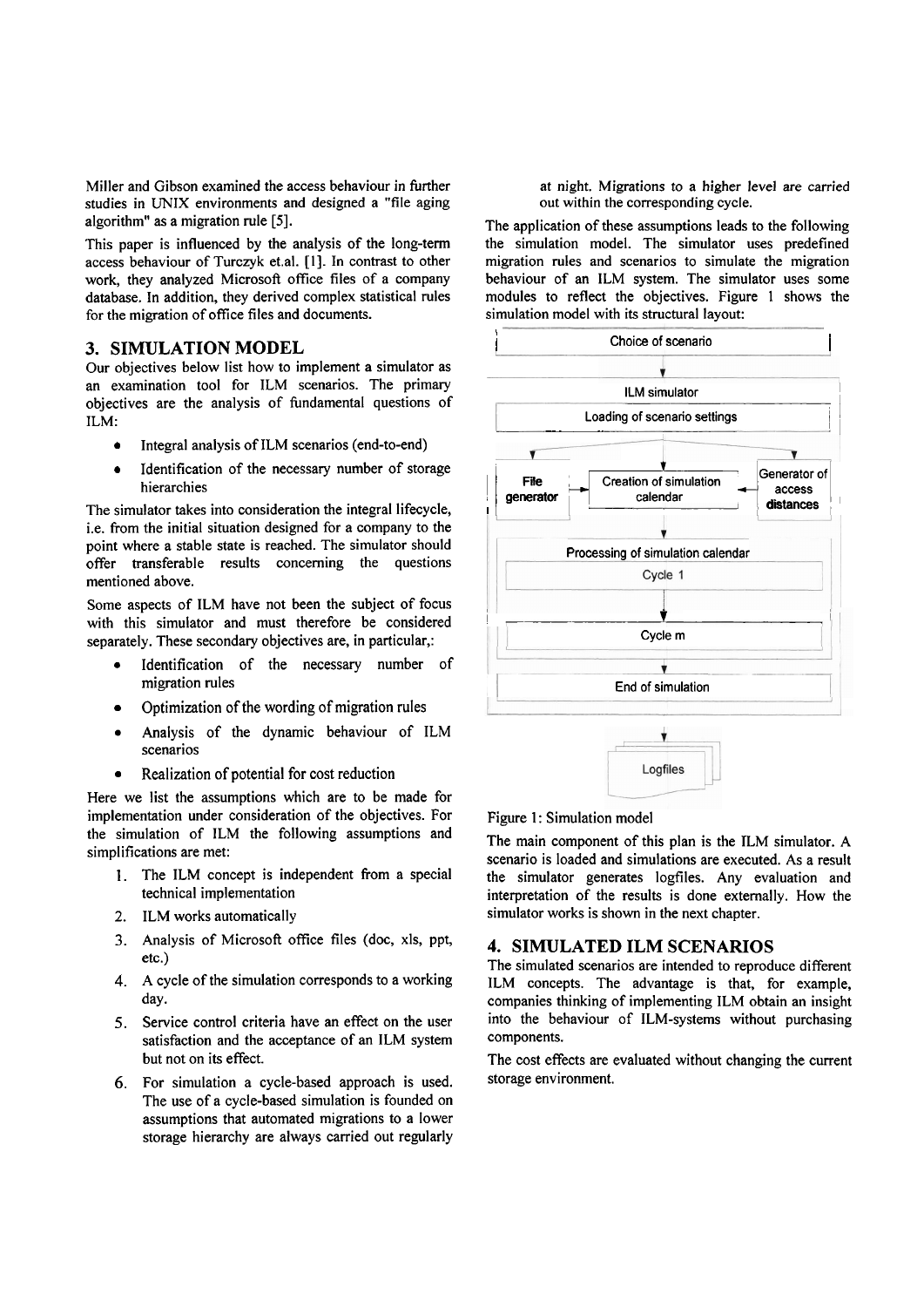# **4.1 General definition of ILM scenarios**

**A** scenario describes all necessary elements of an initial situation for ILM. It provides a hypothesis on the circumstances under which ILM shall be employed in an organisation.

#### Definition 1 (Scenario):

A scenario is defined by:

- 1. Number of storage hierarchies
- 2. Starting situation
- 3. Number of files
- **4.** Number of simulation cycles
- 5. Choice of a set of migration rules

For distinguishing different scenarios each scenario is labeled "H-T-I-D-R" according to table 1. Remark:

| Abbreviation | Description                 |  |  |
|--------------|-----------------------------|--|--|
|              | Number of Hierarchies       |  |  |
|              | Type of starting situation  |  |  |
|              | Initial number of files     |  |  |
|              | Duration (number of cycles) |  |  |
|              | Migration rules             |  |  |

For example, "H5-T2-I100-D4000-R5" is a scenario.

The number of storage hierarchies is a measure of the granularity of the simulated ILM system. It is the initial parameter and subject of examination of our work. With the help of a sensitivity analysis the adequate number of hierarchies is derived later in this paper.

The number of simulated files and the number of simulation cycles determine the parameters of the simulation. The set of migration rules determines, on the one hand, which rules are used and, on the other hand, to which groups of files these rules are applied.

When loading a scenario, the simulator receives the information listed in points 1 to 5. Next the starting situation is entered to define which type of ILM situation shall be simulated.

#### Definition 2 (Starting Situation):

The starting situation defines the level of filling of the ILM system. It is either already filled at the beginning or it is empty. In addition it is determined if there is an increase in the amount of stored files. Third, the starting situation defines whether, in a filled system, the files are presorted.

The following table shows all possible types of starting situations:

Table 1: Starting situations

|                                            | Files are<br>concentrated on<br>storage hierarchy 1 | Files are<br>distributed<br>according to their<br>values over all<br>storage hierarchies |
|--------------------------------------------|-----------------------------------------------------|------------------------------------------------------------------------------------------|
| filled ILM<br>system                       | Type 1                                              | Type 4                                                                                   |
| Unfilled ILM<br>system with data<br>growth | Type 2                                              | Type 5                                                                                   |
| filled ILM<br>system with data<br>growth   | Type 3                                              | Type 6                                                                                   |

- Table 1: Scenario label 1. The option of The option is example are concentrated on storage hierarchy 1" defines that all files are put on storage hierarchy 1 at the beginning of the simulation.
	- 2. The option "Files are distributed according to their values over all storage hierarchies" defines that all files are already distributed over the different storage hierarchies at the beginning of the simulation.
	- 3. The option "filled ILM System" means that the observed files are already in existence at the beginning of the simulation.
	- **4.** The option "unfilled ILM System with data growth" means that the ILM system is empty at the beginning of the simulation and the files will be added during the simulation.
	- **5.** The option "filled ILM system with data growth'' combines a filled system with the adding of files during the simulation.
	- **6.** In case of types with data growth (types 2,3,5 and 6) the data growth has to be specified in addition.
	- **7.** The simulation of types **4,** 5 and **6** requires the use of metadata.

Distribution of the files on different hierarchies at the beginning of an ILM system turns out to be problematic. To be able to assign the files to their storage hierarchies they have to be classified according to their value. From the data offered by file Systems about files the value cannot be extracted. For the correct valuation metadata about the files is needed. In general these metadata are also not available. Therefore a correct valuation could be made if at the implementation of an ILM system the values of the files were assigned manually by the user. As most companies will avoid this, starting situations of types **4-6** are not simulated here.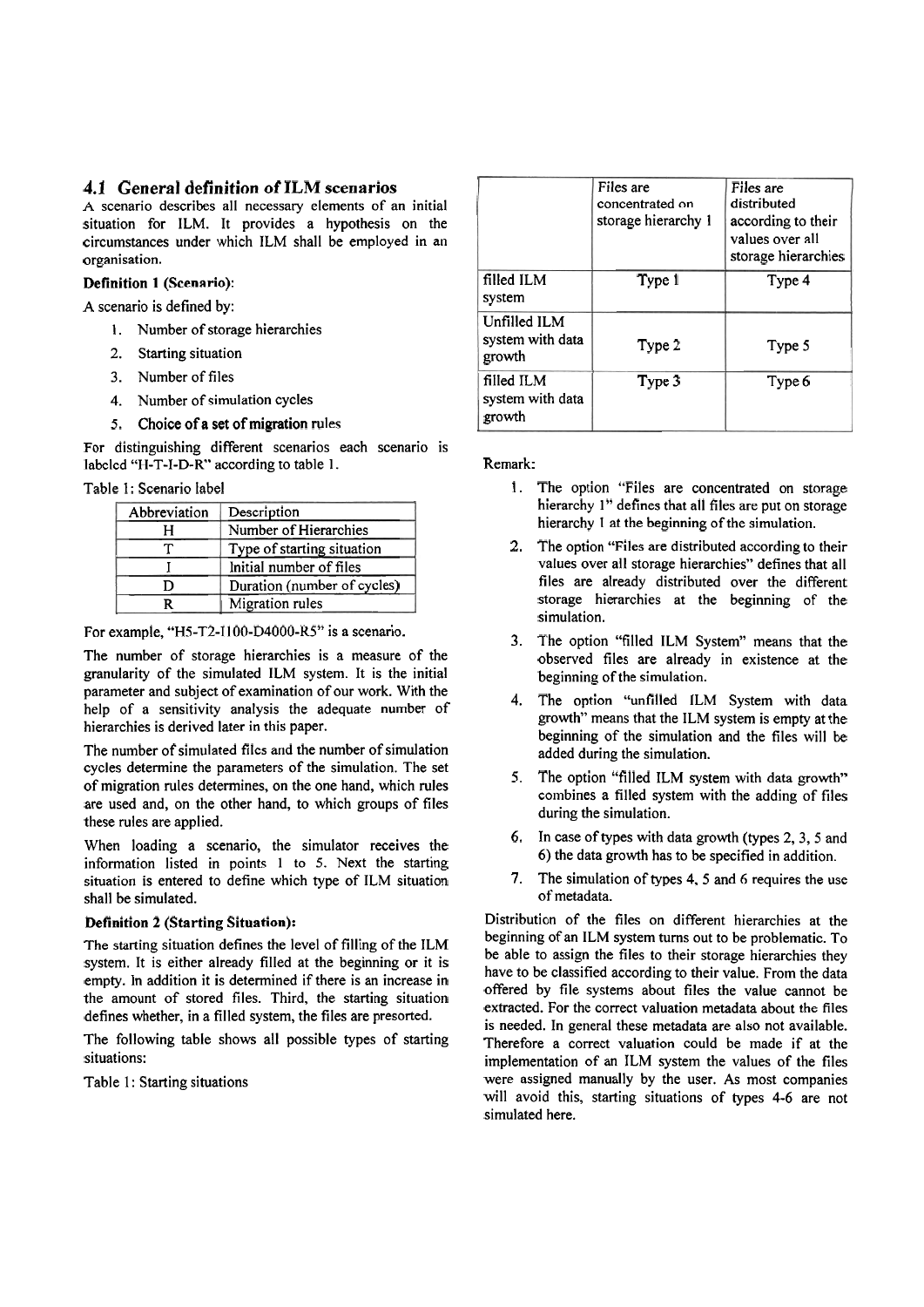#### **4.2 Definite simulated ILM scenarios**

In the simulation of the integral behaviour we observe scenarios with a duration of 4,000 days (H5-T2-1500- D4000-R5).

To examine the effect of the number of hierarchies four simulation mns are carried out. To make circumstances as realistic as possible, type 3 scenarios are simulated. The adopted data growth is about 20% per annum. The simulator starts the simulation with a data stock of 500 files. The simulation duration is 2,000 days (Hx-T3-1500-D2000- R<sub>5</sub>).

#### **5. SIMULATIONS**

For simulations we first look at single files and derive the meaning of jitter. When considering what happens on the storage hierarchy jitter is a reasonable measure for considering what happens with the files. There are two levels of observation the micro-level focussing on single files and the macro-level focussing on entire storage hierarchies.

#### **5.1 Micro-level analysis**

For the integral examination of the behaviour of ILM scenarios the complete lifecycle has to be observed. In accordance with the definition of a lifecycle this starts with the generation of a file and ends with its "final use" *[6].* 

Since the simulator is able to observe the value of a file over the complete time interval between first storage and deletion of the file, the simulator can be considered integral. In the simulations we observe the integral behaviour over duration of 4,000 days.

The micro-level looks at the single file with regard to:

- $\bullet$ Access fiequency
- $\bullet$ Migration activity.

### **5.2 Access frequency**

The access frequency of a file is quantity of access within one day. By obsewing the access activity of a single file we gain an insight into its lifecycle. Figure 2 shows the access frequency of a single file graphically.



Figure 2: Access frequency of a single file

The access frequency is used to calculate the probability of further accesses. This is possible because the distribution functions of the accesses on file are known **[I].** 

Hence the access fiequency influences mainly the migration activity which is described in the next section.

#### **5.3 Migration activity**

The migration activity describes the appearance of migrations of a file between the storage hierarchies.

Figure 3 shows the migration activity of the same file considered in figure 2.





The negative amplitudes mark migrations to lower hierarchies as a consequence of lesser information value. The positive amplitudes stand for re-migrations of the file **to** a higher hierarchy, i.e. the file was already migrated to a more cost eficient hierarchy before it is put back to a higher level again. Figure 4 shows how the storage conditions of the file change during its lifecycle and offers an integral observation of a single file in the ILM System.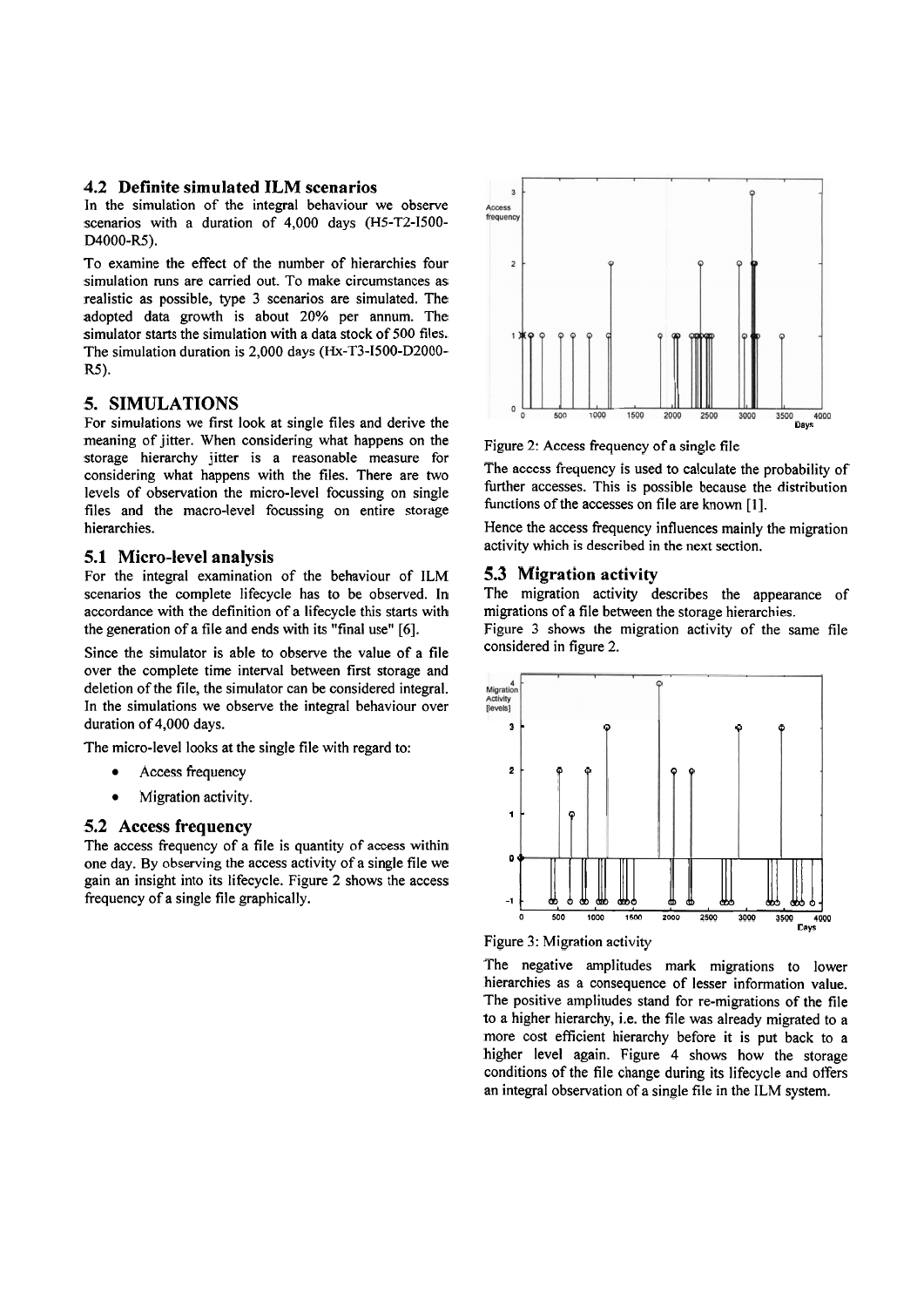

Figure 4: Integral observation of a singie fiie

In figure 4 you can see that between day 1,300 and day 1,500 after the generation of the file the access probability sinks considerably. Therefore the file is moved to the lowest storage hierarchy in several steps. After approximately 1,800 days the file is accessed so that it must be shifted to the highest storage level again.

After about 3,800 days the information is again at the lowest level. The lifecycle follows the typical course of a file with a periodical access sarnple.

Since the file trernbles between the storage hierarchies, this is a good exarnple for the dernonstration of jitter. Until the file was definitely to be stored on level 5, it was migrated back to a higher hierarchy nine times in 4,000 days. Therefore it has a jitter of  $J(4000)=9$ . For the simultaneous analysis of several files the graphic evaluation does not make sense, therefore the jitter is an important measure to generate results over all files. This happens when examining the number of levels at the macro-level.

#### **5.4 Macro-level analysis**

For the examination of the effect of the number of storage hierarchies four simulation runs are carried out. To make circurnstances as realistic as possible, type 3 scenarios are sirnulated. The assurned data growth is about 20% per annum. The simulator starts the simulation with a data stock of 500 files. The sirnulation duration is 2,000 days. Ten simulation runs are averaged to one simulation to reduce fluctuations of measurements.

The migration rules used in the simulations are based on our study [I]. As distribution function either the Weibulldistribution (W( $\alpha$ ; $\beta$ )) or Gamma-distribution (G( $\alpha$ ; $\beta$ )) is used (see table 3).

Table 3: Applied distribution functions

| Number   |    |          |              |
|----------|----|----------|--------------|
|          | -6 | $7 - 14$ | 15- $\infty$ |
| accesses |    |          |              |

| File type |                 |                |                 |
|-----------|-----------------|----------------|-----------------|
| doc       | W(0, 35; 3, 5)  | G(0, 32; 183)  | W(0, 35; 3, 5)  |
| xls       | W(0, 25; 1, 1)  | W(0, 25; 1, 1) | W(0, 25; 1, 1)  |
| ppt       | W(0,38;14,3)    | W(0,38;14,3)   | W(0,38;14,3)    |
| pdf       | W(0, 35; 3, 5)  | G(0,32;183)    | W(0,35;3,5)     |
| other     | W(0, 46; 27, 7) | G(0, 29; 181)  | W(0, 46; 27, 7) |

The nurnber of storage hierarchies is the initial variable of the simulations. At every simulation the first level has a threshold probability of  $p1 = 10%$ . The distances of the threshold probabilities dpi of the other levels i are equidistant, i.e. the rernaining 10% are split up equally (see figure 5).



Figure 5: Equidistant threshold probabilities in case of two hierarchies with p **l=10%** and p2=5%

The threshold probability is described as the probability of further accesses on the file, where the file is assigned to a new hierarchy. In the exarnple shown the probabilities of the first and second level are  $p1 = 10\%$  or rather  $p2 = 5\%$ . When the probability of further accesses on a file stored on hierarchy 1 falls below the threshold probability of 5%, it is migrated to hierarchy 2.

When adding a new storage hierarchy the threshold probabilities are adapted correspondingly so that they are of equal distance to each other again.

The influence on the nurnber of hierarchies is observed by means of the relative capacity-need. In addition the jitter serves as a measure to look at the reliability of the system.

Now the individual sirnulation-runs and the accompanying results are explained. At the beginning a simulation is carried out with two hierarchies. The nurnber of storage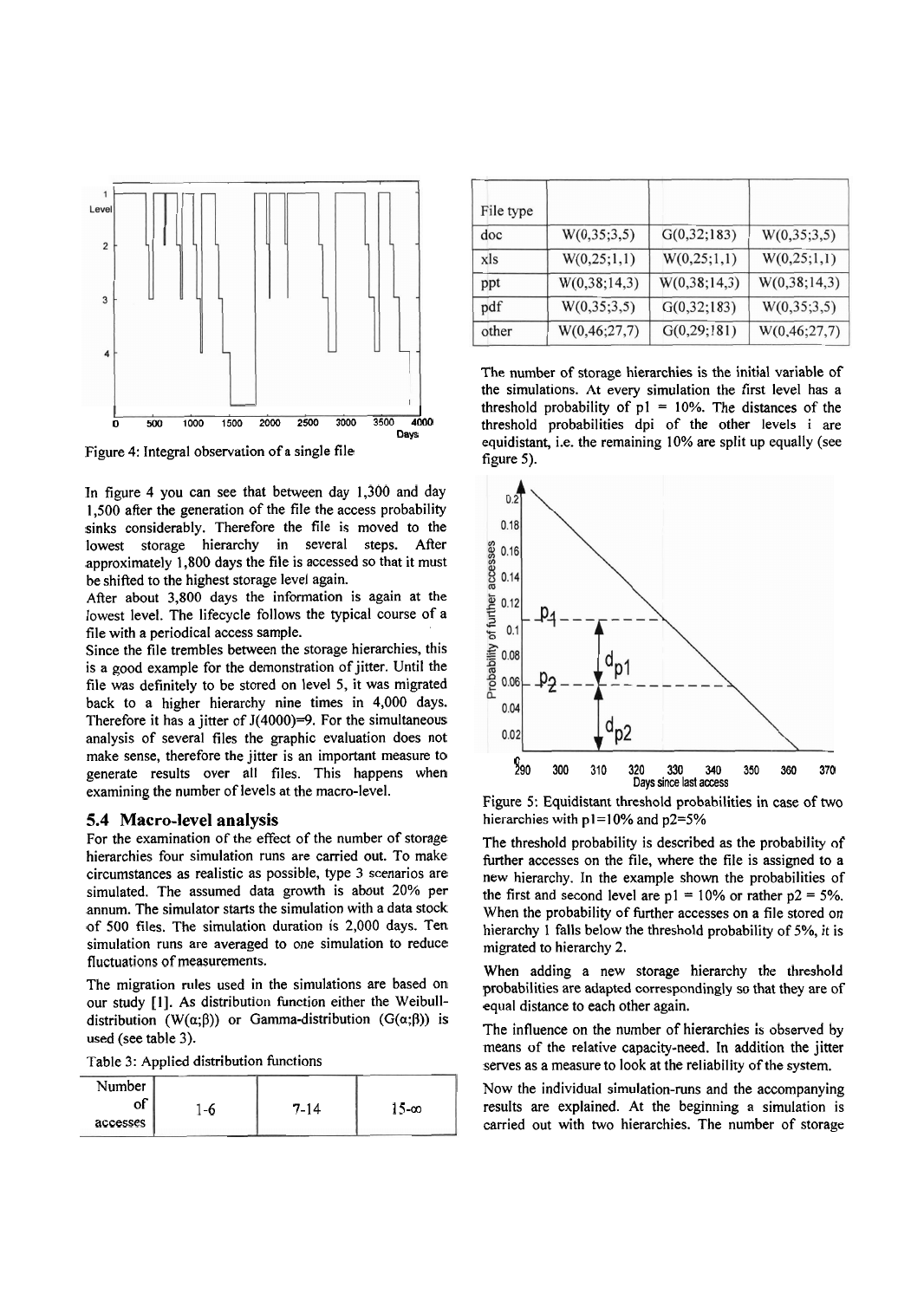hierarchies is increased by one per each run up to a maximum number of five hierarchies.

At the first simulation there is only one threshold probability of  $p1 = 10\%$  which lies between level 1 and 2. Figure 6 shows the result of the simulation.



Figure 6: Mean relative capacity-needs for two hierarchies

In simulation 1 the relation between hierarchies 1 and 2 is approximately 1:1, i.e. almost half of the complete data stock is stored on the second, more economical hierarchy level. The average jitter is  $J(1000) = 2.136$ .

In simulation 2 three hierarchies are available for the storage of the files. The related value probabilities are  $p1 = 10\%$  and  $p2 = 5\%$ .

Figure 7 represents the result of simulation graphically by means of the relative capacity need.

Again approximately 50% of the data are on the first storage hierarchy. On the second hierarchy nearly a sixth of the complete stock is kept and on the third hierarchy nearly a third of the files is stored.

A mean jitter of  $J(1000) = 2.093$  was measured.



Figure 7: Mean relative capacity-needs for three hierarchies In simulation 3 the probability values are  $p1 = 10\%$ ,  $p2 = 6.66\%$  and  $p3 = 3.33\%$ . The mean capacity values arising from the simulation are represented in figure 8. Hierarchy 1 keeps 51% and hierarchy 2 keeps 10%. Hierarchies **3** and 4 keep 14% and. 25% respectively.

The average jitter is  $J(1000) = 2.16$ .



Figure 8: Mean relative capacity-needs for four hierarchies In simulation 4 a scenario with 5 hierarchies is simulated. The related probability values are  $p1 = 10\%$ ,  $p2 = 7.5\%$ ,  $p3 = 5\%$  and  $p4 = 2.5\%$ .

The results are shown in figure 9. Hierarchy 1 keeps 51 % and hierarchy 2 keeps 7.4%. Hierarchies 3 and 4 keep 9.2% and 12.3% respectively. Hierarchy 5 keeps 20.9%.

The measured jitter was  $J(1000) = 2.17$ .



Figure 9: Mean relative capacity-needs for five hierarchies

# **5.5 Results and Interpretation**

The observed jitter values of the four simulations vary less than 5%. It can be assumed that the reliability of an ILM system is independent of the number of hierarchies.

Figure 10 gives an overview of the capacity-need of the different scenarios.



Figure 10: Overview of the mean capacity-needs

By applying the sensitivity analysis we examine the effects of a variation in the number of hierarchies.